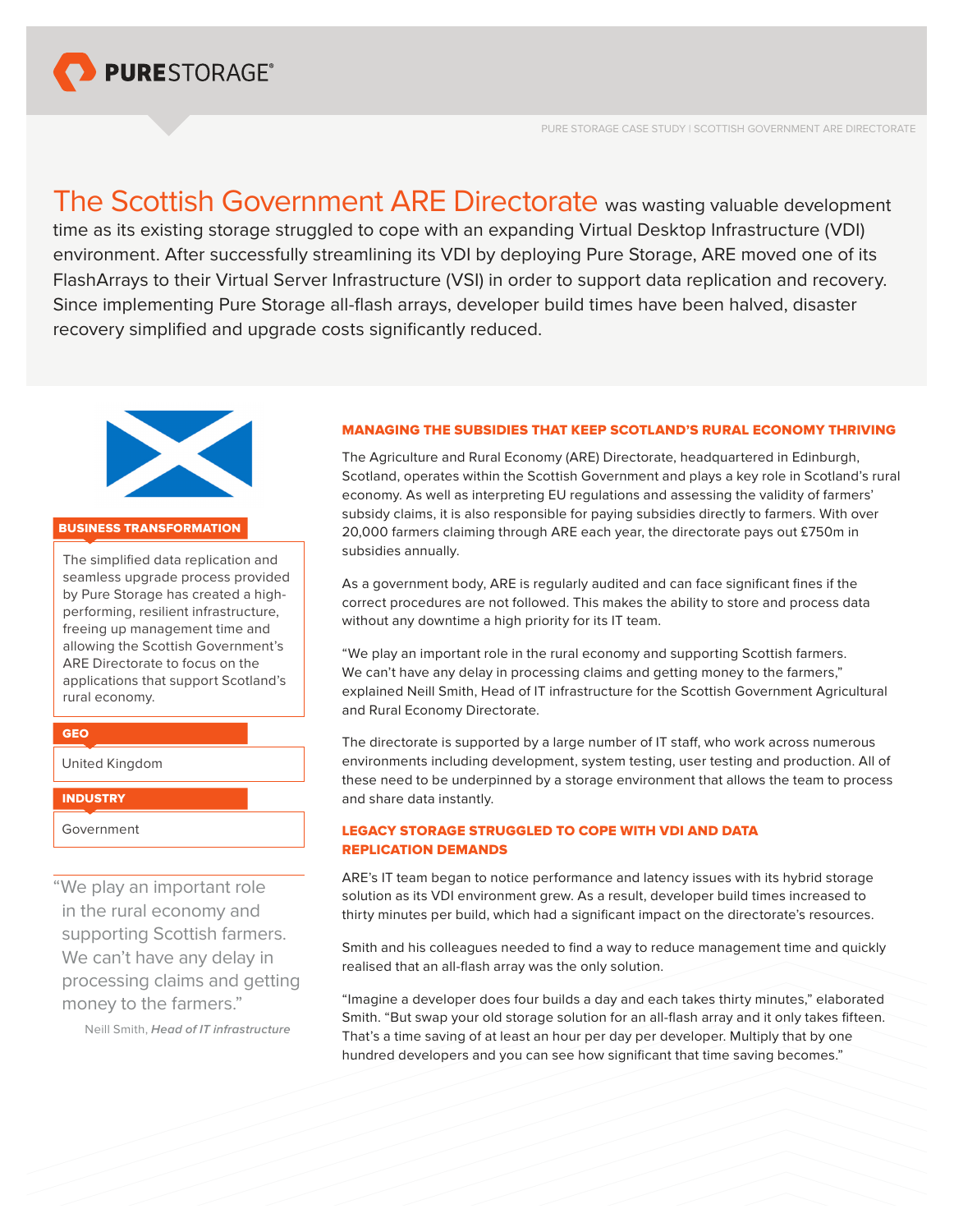### COMPANY:

The Scottish Government's Agricultural and Rural Economy (ARE) Directorate [www.ruralpayments.org](https://www.ruralpayments.org/publicsite/futures/)

### USE CASE:

- VDI VMware® Horizon
- VSI VMware vSphere®

#### CHALLENGES:

- Existing storage struggled to cope as VDI environment grew to encompass over 400 named users.
- Increasing build times meant developers were wasting valuable time.
- • Replication to fail oversight had become complicated and difficult to manage.
- Alternative enterprise-grade storage solutions were overcomplicated and expensive, especially when it came to upgrades.

#### IT TRANSFORMATION:

- Pure Storage deployment has halved build times, saving each developer more than twenty hours per month.
- Pure Storage FlashArray provides greater than 4:1 data reduction.
- Evergreen business model delivers long-term cost savings, amplifying the arrays' ROI.
- • Upgrades are delivered seamlessly with no downtime, disruption or performance issues.

"Many vendors promise no downtime, but it is very rare when that is delivered. Through the Pure Evergreen™ Storage model we upgraded our FA405 to the M20 and were told there would be no outage."

Neill Smith, *Head of IT infrastructure*

The directorate ran a POC in its primary data centre to see if its requirements could be met using an all-flash array. Impressed with the initial results, Smith and his team proceeded with an open tendering project, which saw several major vendors compete side by side. Pure Storage stood out on both technical performance and price.

## ARE BECOMES THE FIRST PURE STORAGE CUSTOMER IN SCOTLAND

"Pure Storage more than exceeded the requirements we had when we ran the initial POC, but we also had to consider our long-term strategy for flexibility and sustainability. This was something we knew Pure could support. We were actually the first customer in Scotland back in 2015," highlighted Smith.

Pure Storage FlashArray™ proved to be an extremely effective solution for ARE's VDI environment. As well as fulfilling performance requirements, its competitive pricing also added considerable value to the product's expected ROI.

Since ARE's initial deployment in 2015, the directorate has tested Pure Storage for other applications, such as snapshot cloning, and has upgraded its FA405 arrays to the M20 models. After an overwhelmingly positive experience with Pure in VDI, the team decided to use one of its arrays to meet another of its major challenges.

### BUILDING A RESILIENT DR STRATEGY WITH PURE STORAGE

In addition to improving internal build times, the performance of ARE's external website is also a high priority for Smith and his colleagues.

Smith explained that while there is a three month window for farmers to submit subsidies through the ARE site, it's not uncommon for traffic to spike just before the deadline. This means high performance storage that can support a resilient disaster recovery strategy is key.

Previously, when data was replicated over from ARE's primary site to its failover site, the storage infrastructure couldn't deliver on the required IOPS. However, the team knew that they already had the perfect solution with FlashArray, and so decided to take one their arrays out of VDI and move it to the server side of the business.

# SIMPLE, FAST AND RELIABLE STORAGE SIGNIFICANTLY REDUCES MANAGEMENT TIME

The directorate now has a Pure Storage array in each of its two datacentres. By implementing Pure's all-flash array to support the directorate's VSI, Smith and his colleagues got a storage solution that not only delivered the IOPS they needed but also significantly simplified the replication process.

Having the capability to fail over and replicate simply has been a major win for the team. "The way our external website functions is important from a reputation perspective. The fact that we don't have to worry about data recovery now is extremely reassuring," confirmed Smith.

The support from Pure Storage also makes the solution incredibly easy to maintain. If something happens, Pure Storage is immediately aware and is able to alert the team to fix any issues, significantly reducing administrative overheads. This frees up time for the team to concentrate on supporting the wider business.